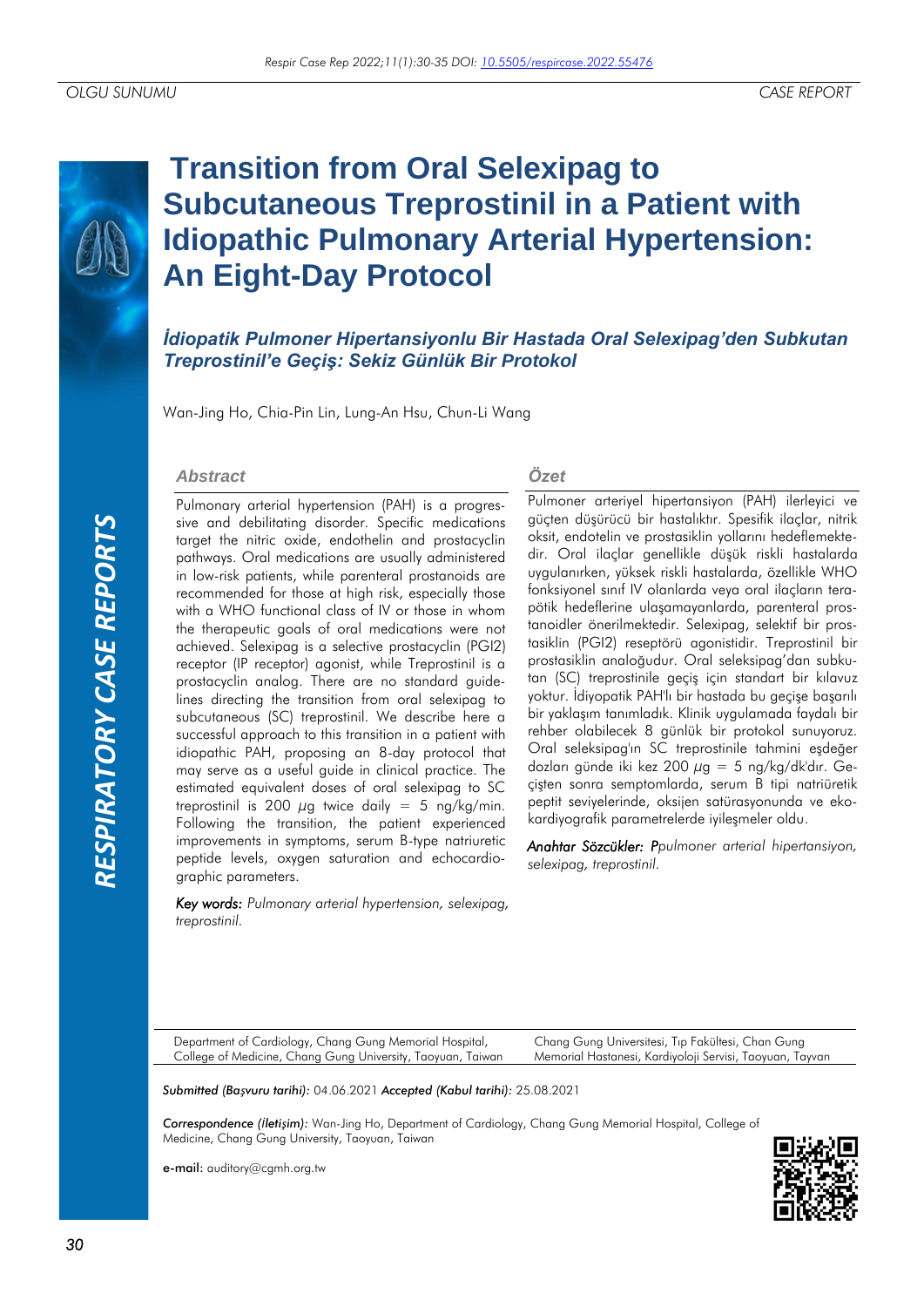Despite the advances in pulmonary arterial hypertension (PAH)-specific drugs, PAH continues to be a progressive and debilitating disorder (1). Contemporary medications target the nitric oxide (NO), endothelin (ET) and prostacyclin pathways. Oral medications are administered usually in low-risk patients, while parenteral prostanoids are recommended for those at high risk, especially those with World Health Organization (WHO) functional class IV or those in whom the therapeutic goals of oral medications were not achieved (2,3). There are no accepted guidelines directing the transition from oral selexipag to subcutaneous (SC) treprostinil. We describe here a successful approach to such a transition in a patient with idiopathic PAH.

## **CASE**

A 39-year-old, 50-kg woman who was diagnosed with idiopathic PAH in 2012, and who was on triple combination oral PAH-specific medications of sildenafil 20 mg three times daily, macitentan 10 mg once daily and selexipag 1600 µg twice daily (BID), experienced disease progression to functional class III. Her 6-min walk distance was 410 m. She was admitted to hospital for transition from oral selexipag to SC treprostinil. A right-heart catheterization was performed one week prior to the transitional therapy, when her hemodynamics were as follows: mean right atrial pressure, 18 mmHg; pulmonary artery pressure, 127/49 mmHg (mean 73 mmHg); pulmonary artery wedge pressure, 14 mmHg; cardiac output, 3.9 L/min; cardiac index, 2.6 L/min/m<sup>2</sup>; pulmonary vascular resistance, 15 Wood units; and mixed venous oxygen saturation, 56%. Her biochemical data on the day of admission were as follows: serum creatinine, 0.87 mg/dL; blood urea nitrogen, 17.3 mg/dL; alanine aminotransferase, 14 units/L; aspartate aminotransferase, 22 units/L; alkaline phosphatase, 67 units/L; total bilirubin, 1.1 mg/dL; and uric acid, 7.5 mg/dL. The patient was categorized as high risk in a risk assessment of PAH following ERS/ESC guidelines (3,4). She had been on the maximum dose of selexipag with the side effect of diarrhea, and our goal was to wean her from selexipag and gradually escalate treprostinil to a level of 40 ng/kg/min. The patient's informed consent for SC treprostinil treatment was obtained the start of transitional therapy. Given the difference in the half-life of selexipag (6.2–13.5 h) and treprostinil (2–4 h) (5,6), we developed a protocol to take into account the clinical worsening due to withdrawal of selexipag, and the side effects of the initiation and uptitrating of treprostinil. We decreased the dose of selexipag by 200 µg BID and increased the infusion dose of treprostinil by 5 ng/kg/min every morning after assessing the patient's symptoms and evaluating the side effects of the prostanoid. Following this protocol, selexipag was weaned on the 8th day, and the dose of treprostinil was increased simultaneously to 40 ng/kg/min (Table 1). We monitored the patient's vital signs and symptoms BID per routine and asked her to repeat her daily hall walk to detect any worsening of dyspnea on exertion. Serum Btype natriuretic peptide (BNP) levels were checked every three days, and electrocardiography (ECG), chest radiography and echocardiography were performed before the transition and after it was completed.

She was weaned from selexipag over 7 days, which was 1 day ahead of the schedule, and the treprostinil dose was increased to 40 ng/kg/min upon discharge on day 8 of the transition (Figure 1). Table 1 shows the planned and actual "step-down" doses of selexipag and the "step-up" doses of treprostinil, as well as the vital signs, side effects and BNP levels throughout the 8-day transitional period. The patient experienced nausea, anorexia, flushing and fever on day 3 of the transition, leading us to reduce the dose of selexipag from 1200  $\mu$ g to 800  $\mu$ g, rather than to the planned dose of 1000  $\mu$ g. There were no doselimiting side effects such as hypotension, diarrhea, jaw pain or muscle pain after increasing the treprostinil dose. The most common side effect was SC infusion site pain in the right lower quadrant of the abdomen that started on day 4 following the puncture, peaked on day 5 and had almost subsided on day 8. Ultracet (tramadol 37.5 mg and acetaminophen 325 mg) was administered every 6 h for 3 days to control the pain. With the disappearance of nausea, her appetite returned on day 7 of the transition. She reported decreased dyspnea on exertion and chest tightness at rest on day 7. Selexipag was weaned on day 7. The serum BNP levels were 579 pg/mL before the transition and 572.5 pg/mL on day 4, and reduced to 320.3 pg/mL on day 7.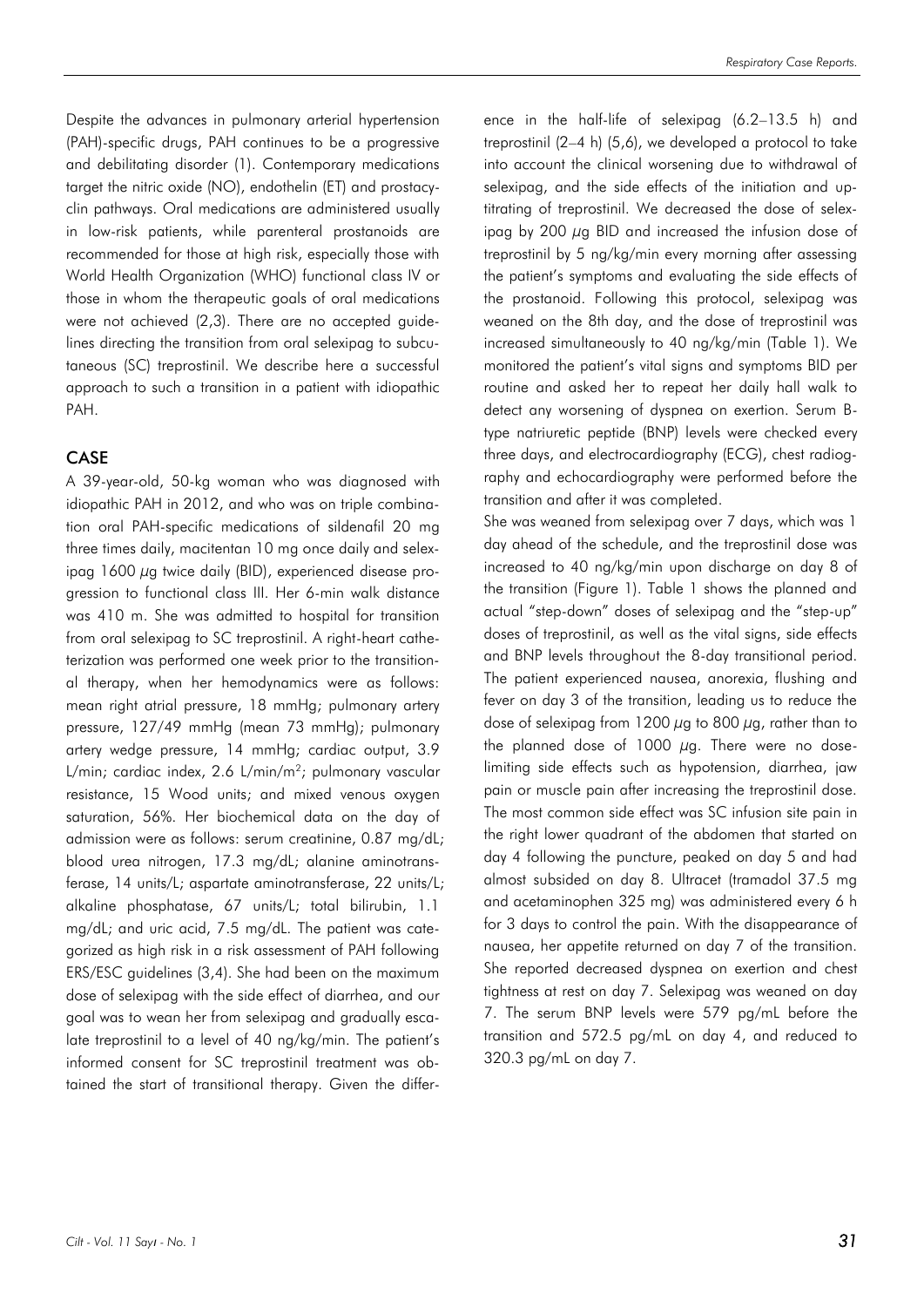| Time<br>(day)  | Selexipag $(\mu g)$ |             | Treprostinil<br>(ng/kg/min) |             |                                                  | Vital signs* |             |    | Side-effects                                    | <b>BNP</b><br>(pg/ml) |
|----------------|---------------------|-------------|-----------------------------|-------------|--------------------------------------------------|--------------|-------------|----|-------------------------------------------------|-----------------------|
|                | Planned             | Actual      | Planned<br>Actual           |             | <b>BT</b><br><b>RR</b><br><b>BP</b><br><b>PR</b> |              |             |    |                                                 |                       |
| $\mathbf{O}$   | 1600                | 1600        | $\Omega$                    | $\mathbf 0$ | 108/81                                           | 104          | 36.2        | 17 | Nothing particular                              | 579.0                 |
|                | 1400                | 1400        | 5                           | 5           | 107/75                                           | 89           | 36.3        | 15 | Nothing particular                              |                       |
| 2              | 1200                | 1200        | 10                          | 10          | 87<br>16<br>36.2<br>94/69                        |              | Mild nausea |    |                                                 |                       |
| 3              | 1000                | 800         | 15                          | 15          | 113/84                                           | 83           | 35.7        | 17 | Nausea, flushing, fever, anorexia               |                       |
| $\overline{4}$ | 800                 | 600         | 20                          | 20          | 112/69                                           | 82           | 36.2        | 15 | Nausea, infusion site pain,                     | 572.5                 |
| 5              | 600                 | 400         | 25                          | 25          | 108/76                                           | 102          | 37.0        | 15 | Flushing, nausea, severe infusion site pain     |                       |
| 6              | 400                 | 200         | 30                          | 30          | 140/79                                           | 99           | 36.2        | 15 | Less flushing, nausea and infusion site pain    |                       |
| 7              | 200                 | $\Omega$    | 35                          | 35          | 107/72                                           | 80           | 36.4        | 15 | Less infusion site pain, no nausea and anorexia | 320.3                 |
| 8              | $\mathbf 0$         | $\mathbf 0$ | 40                          | 40          | 113/73                                           | 87           | 36.8        | 15 | Mild infusion site pain                         |                       |

*Table 1: Doses of selexipag and treprostinil, vital signs, side-effects and BNP levels during the 8-day transitional therapy*

*\* Vital signs included blood pressure (BP, mmHg), pulse rate (PR, beats per minute), body temperature (BT, ºC) and respiratory rate (RR, breaths per minute). BNP, B-type natriuretic peptide.*

|  | <b>Time</b><br>(day) | <b>RVD</b><br>(c <sub>m</sub> ) | <b>RAA</b><br>$\rm (cm^2)$ | <b>RVFAC</b><br>(%) | <b>TR</b><br>grade | <b>TRV</b><br>(m/s) | PR<br>grade | <b>PRV</b><br>(m/s) | <b>IVC</b><br>(c <sub>m</sub> ) | SPAP*<br>(mmHg) | <b>TAPSE</b><br>(cm) | LVel<br>D/S | SpO <sub>2</sub><br>(%) | Selexipag<br>$(\mu g)$ | Treprostinil<br>(ng/kg/min) |
|--|----------------------|---------------------------------|----------------------------|---------------------|--------------------|---------------------|-------------|---------------------|---------------------------------|-----------------|----------------------|-------------|-------------------------|------------------------|-----------------------------|
|  |                      | 4.1                             | 33.                        | 13.6                | Mild               | 5 Ω<br>J.Z          | Mild        | 4.                  | $\cap$ $\cap$<br>L.L            | 124             | . .                  | 2.6/5.5     | 90                      | 1600                   |                             |
|  |                      | 30<br>د. ب                      | 30.8                       | 16.3                | Mild               | 4.0                 | Mild        | 2 O<br>$\cup$ . 7   | $\cap$ $\cap$<br>د.∠            | 98              | $\cdot$ $\sim$       | .9/3.4      | 02<br>7 U               |                        | ິບປ                         |

*Table 2: Echocardiographic findings before the transition and on day 7 of subcutaneous treprostinil administration*

\* Estimated systolic pulmonary artery pressure (SPAP) obtained by 4 x TRV<sup>2</sup> + RA pressure. The RA pressure was estimated by the diameter and inspiratory collapse of the inferior vena cava from the subcostal *view.* 

*IVC, maximal diameter of inferior vena cava; LVeI D/S, left ventricular eccentricity index at diastole/systole; PR, pulmonary regurgitation; PRV, maximal velocity of pulmonary regurgitation; RAA, right atrial area;* RVD, basal diameter of right ventricle; RVFAC, right ventricular fractional area change; SpO<sub>2</sub>, oxygen saturation by pulse oximeter; TAPSE; tricuspid annular plane systolic excursion; TR, tricuspid regurgitation; *TRV, peak tricuspid regurgitation jet velocity*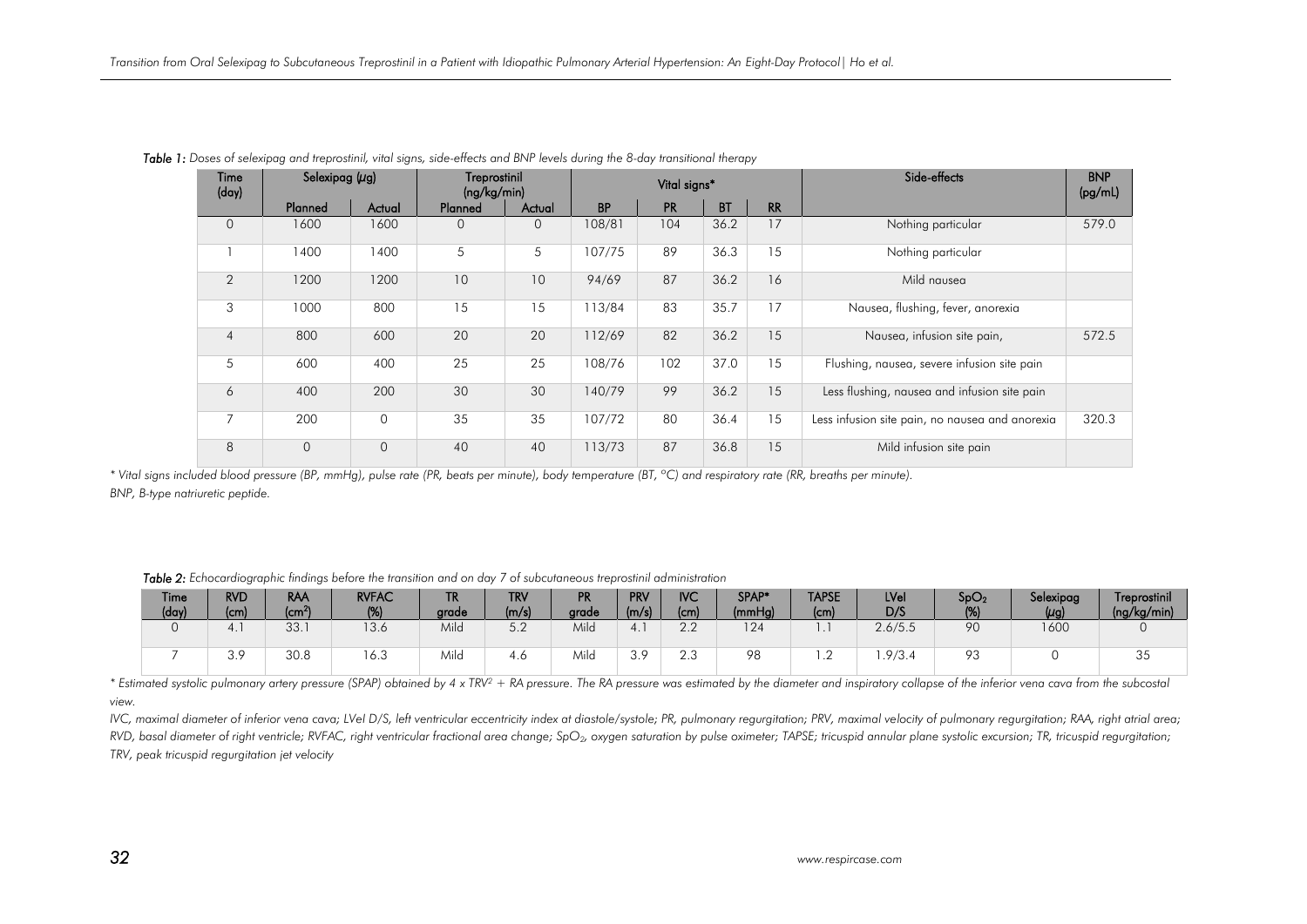

*Figure 1: Eight-day transitional therapy from oral selexipag to subcutaneous treprostinil. The doses of selexipag were decreased by 200 µg BID (except 400 µg reduction on day 3 due to patient's complaint of flushing, nausea, and fever), while treprostinil dose was increased by 5 ng/kg/min daily*

The chest radiography and ECG results remained constant during the transition. Table 2 shows the echocardiographic findings before the transition and on day 7 of SC treprostinil administration. The estimated systolic pulmonary artery pressure (SPAP), left ventricular eccentricity index (LVeI), and the sizes of the right atrium and ventricle decreased after the transitional period, while the right ventricular fractional area change (RVFAC) and tricuspid annular plane systolic excursion (TAPSE) increased after SC treprostinil. Oxygen saturation measured by pulse oximeter in room air increased from 90% to 93%. The patient was discharged on day 8 with a treprostinil dose of 40 ng/kg/min, and was asked to return to the clinic 1 week after the completion of the transition. Upon her return visit, she had no complaint of side effects other than mild diarrhea and reported improved exercise tolerance, palpitations and chest tightness.

#### **DISCUSSION**

Our patient transitioned successfully from oral selexipag to SC treprostinil with an 8-day transition protocol. The estimated equivalent dose of selexipag 200  $\mu$ g BID was converted to treprostinil 5 ng/kg/min. There were improvements in symptoms, serum BNP levels, oxygen saturation, and echocardiographic parameters after the transition.

Selexipag is an oral selective prostacyclin (PGI2) receptor (IP receptor) agonist that is titrated to the highest tolerated or maximum dose of 1600  $\mu$ g BID (7). It is characterized by rapid absorption (maximum plasma concentration within 1–3 h), bioavailability of 50% and a terminal halflife of 0.8–2.5 h, which is extended by its active metabolite to 6.2–13.5 h (5). Treprostinil is a tricyclic benzidine prostacyclin analog with a half-life of 2–4 h in plasma,

and is 100% bioavailable with rapid absorption following SC administration, which is similar to that of the intravenous route (6). Since both selexipag and treprostinil target the prostacyclin pathways, they share common side effects of headache, flushing, nausea or vomiting, jaw pain, diarrhea, myalgia and pain in the extremities. Infusion site pain is common when treprostinil is administered subcutaneously (8). Our patient had disease progression despite the triple combination of oral PAH-specific medications, which led our decision to transition from selexipag to SC treprostinil. The patient was on the maximum dose of selexipag at  $1600 \mu$ g BID, while treprostinil 40 ng/kg/min has been reported to be an effective dose (9). We thus estimated a dose conversion of selexipag 200  $\mu$ g BID equivalent to treprostinil 5 ng/kg/min. Based on the observations of the GRIPHON study, the temporary interruption of selexipag treatment is well tolerated and manageable (10), and the rapid absorption in SC administration of treprostinil may prevent clinical worsening during withdrawal from selexipag. Our protocol involved the reduction of the dose of selexipag by 200  $\mu$ g BID and the simultaneous increase in the dose of treprostinil by 5 ng/kg/min daily, resulting in selexipag being weaned on the 8th day with treprostinil up titration to 40 ng/kg/min (Table 1). During the transitional period, we reduced the dose of selexipag by 400  $\mu$ g rather than 200  $\mu$ g on day 3 upon the patient's complaint of flushing, fever, nausea and poor appetite. As a result, selexipag was weaned 1 day earlier than the schedule, while there was no change in the increase in daily treprostinil dose. The side effects of flushing and nausea gradually improved over the following days and her appetite returned on day 7 of the transition. She complained of infusion site pain on day 4, which peaked on day 5 and then gradually subsided, requiring an analgesic for 3 days (day 4 to 6) to control the pain. Her shortness of breath and chest tightness had reduced on day 7 with a treprostinil dose of 35 ng/kg/min. This is in line with the decrease in BNP levels from 579 pg/mL before the transition to 320.3 pg/mL on day 7. Other evidence of clinical improvement, such as reduced estimated SPAP, LVeI, and sizes of the right atrium and ventricle were noted on echocardiographic examination (11,12). Improved right ventricular function was indicated by the increase of RVFAC and TAPSE. Furthermore, oxygen saturation measured by pulse oximeter increased during the transitional period. Considering all the above, there is no doubt that SC treprostinil was more effective than oral selexipag in the patient. The patient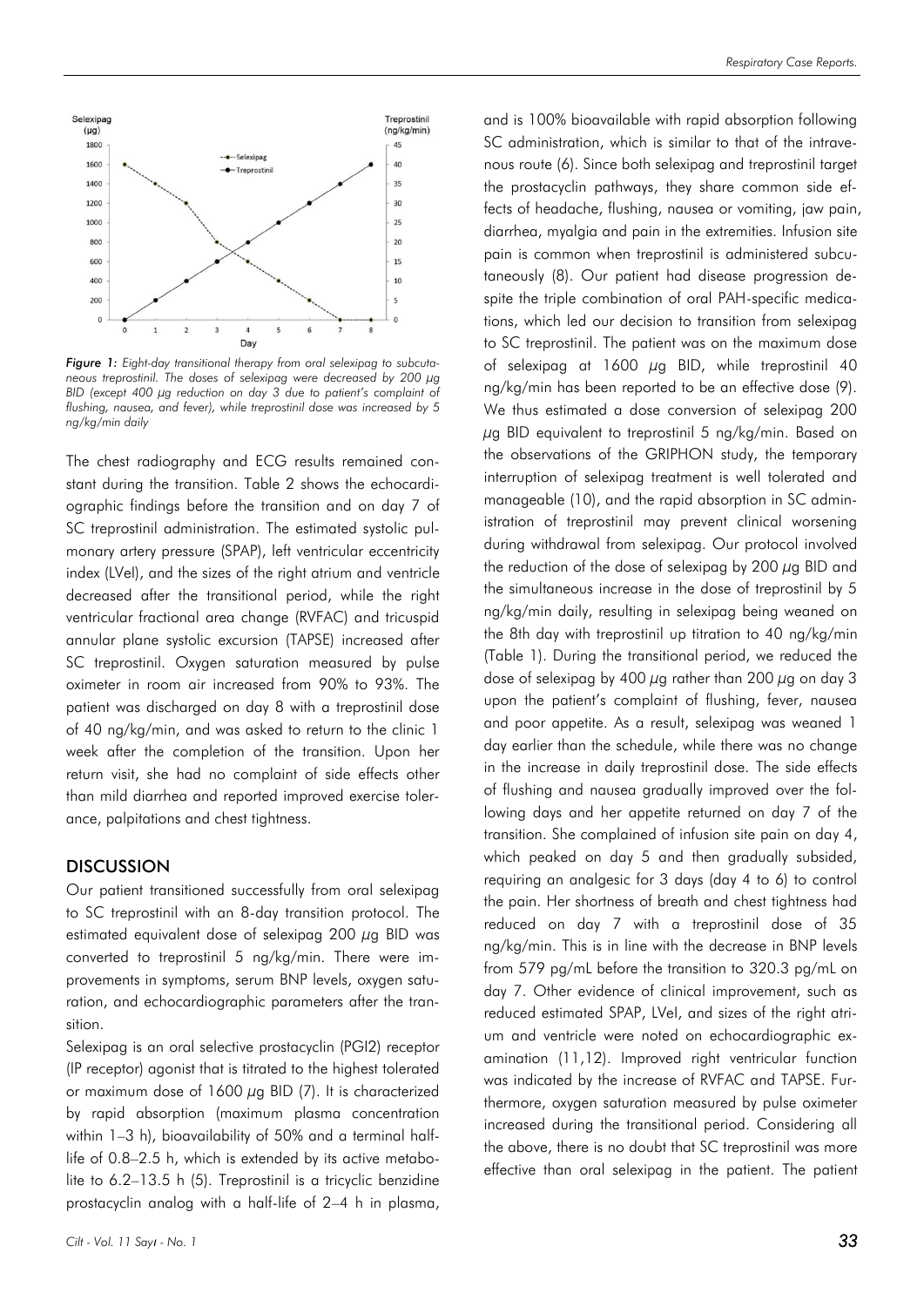was discharged after completion of the transitional therapy on day 8 with a treprostinil dose of 40 ng/kg/min.

The routes of administration and the medications that work on the prostacyclin pathway may influence treatment efficacy. The successfully transition from parenteral to oral treprostinil in low-risk PAH patients has been reported (13), and patients with clinical deterioration can be safely and effectively transitioned from inhaled to parenteral treprostinil (14). The transition from inhaled treprostinil to oral treprostinil or selexipag, however, has been reported to lead to a clinical and hemodynamic deterioration in patients with PAH (15). The TRANSIT-1 study assessed the tolerability and safety of transitioning from inhaled treprostinil to oral selexipag in PAH. It was reported that three patients (9%) discontinued the therapy due to adverse events or clinical worsening (16), leading an expert panel to recommend that patients with stable and low risk PAH with insufficient response or low tolerance to existing treprostinil therapy be considered candidates for transitions between oral and inhaled formulations (17). Currently, there are no standard guidelines for transitions from selexipag to SC treprostinil, and so the success of our approach to this transition may serve a useful guide in this regard. That said, close monitoring for clinical worsening, such as symptoms, progression of functional capacity, unstable vital signs linked to the withdrawal from the PAH-specific drug, and the development of side effects due to the administration of a new medication, is crucial.

# **CONCLUSION**

The 8-day protocol presented here can serve as a guide in clinical practice for transitions from oral selexipag to SC treprostinil. The estimated equivalent dose of selexipag to treprostinil in our patient was 200  $\mu$ g BID = 5 ng/kg/min. Further investigations are needed to understand this transition.

## CONFLICTS OF INTEREST

None declared.

# AUTHOR CONTRIBUTIONS

Concept - W.J.H., C.P.L., L.A.H., C.L.W.; Planning and Design - W.J.H., C.P.L., L.A.H., C.L.W.; Supervision - W.J.H., C.P.L., L.A.H., C.L.W.; Funding -; Materials - C.P.L., L.A.H.; Data Collection and/or Processing - W.J.H., C.P.L., L.A.H., C.L.W.; Analysis and/or Interpretation - W.J.H., C.P.L.; Literature Review - W.J.H., C.P.L.; Writing - W.J.H., C.P.L.; Critical Review - W.J.H., C.P.L., L.A.H., C.L.W.

## YAZAR KATKILARI

Fikir - W.J.H., C.P.L., L.A.H., C.L.W.; Tasarım ve Dizayn - W.J.H., C.P.L., L.A.H., C.L.W.; Denetleme - W.J.H., C.P.L., L.A.H., C.L.W.; Kaynaklar -; Malzemeler - C.P.L., L.A.H.; Veri Toplama ve/veya İşleme - W.J.H., C.P.L., L.A.H., C.L.W.; Analiz ve/veya Yorum - W.J.H., C.P.L.; Literatür Taraması - W.J.H., C.P.L.; Yazıyı Yazan - W.J.H., C.P.L.; Eleştirel İnceleme - W.J.H., C.P.L., L.A.H., C.L.W.

## REFERENCES

- 1. Wang LY, Lee KT, Lin CP, Hsu LA, Wang CL, Hsu TS, et al. Long-term survival of patients with pulmonary arterial hypertension at a single center in Taiwan. Acta Cardiol Sin 2017; 33:498−509. [\[CrossRef\]](https://doi.org/10.6515/acs20170612a)
- 2. Huang WC, Hsu CH, Sung SH, Ho WJ, Chu CY, Chang CP, et al. 2018 TSOC guideline focused update on diagnosis and treatment of pulmonary arterial hypertension. J Formos Med Assoc 2019; 118:1584-609. [\[CrossRef\]](https://doi.org/10.1016/j.jfma.2018.12.009)
- 3. Galiè N, Humbert M, Vachiery JL, Gibbs S, Lang I, Torbicki A, et al. 2015 ESC/ERS Guidelines for the diagnosis and treatment of pulmonary hypertension: the Joint Task Force for the Diagnosis and Treatment of Pulmonary Hypertension of the European Society of Cardiology (ESC) and the European Respiratory Society (ERS); endorsed by: Association for European Paediatric and Congenital Cardiology (AEPC), International Society for Heart and Lung Transplantation (ISHLT). Eur Heart J 2016; 37:67- 119. [\[CrossRef\]](https://doi.org/10.1093/eurheartj/ehv317)
- 4. Hoeper MM, Kramer T, Pan Z, Eichstaedt CA, Spiesshoefer J, Benjamin N, et al. Mortality in pulmonary arterial hypertension: prediction by the 2015 European pulmonary hypertension guidelines risk stratification model. Eur Respir J 2017; 50:1700740. [\[CrossRef\]](https://doi.org/10.1183/13993003.00740-2017)
- 5. Kaufmann P, Hurst N, Astruc B, Dingemanse J. Absolute oral bioavailability of selexipag, a novel oral prostacyclin IP receptor agonist. Eur J Clin Pharmacol 2017; 73:151- 6. [\[CrossRef\]](https://doi.org/10.1007/s00228-016-2164-4)
- 6. Kumar P, Thudium E, Laliberte K, Zaccardelli D, Nelsen A. A comprehensive review of treprostinil pharmacokinetics via four routes of administration. Clin Pharmacokinet 2016; 55:1495-505. [\[CrossRef\]](https://doi.org/10.1007/s40262-016-0409-0)
- 7. Sitbon O, Channick R, Chin KM, Frey A, Gaine S, Galiè N, et al. Selexipag for the treatment of pulmonary arterial hypertension. N Engl J Med 2015; 373:2522-33. **[\[CrossRef\]](https://doi.org/10.1056/NEJMoa1503184)**